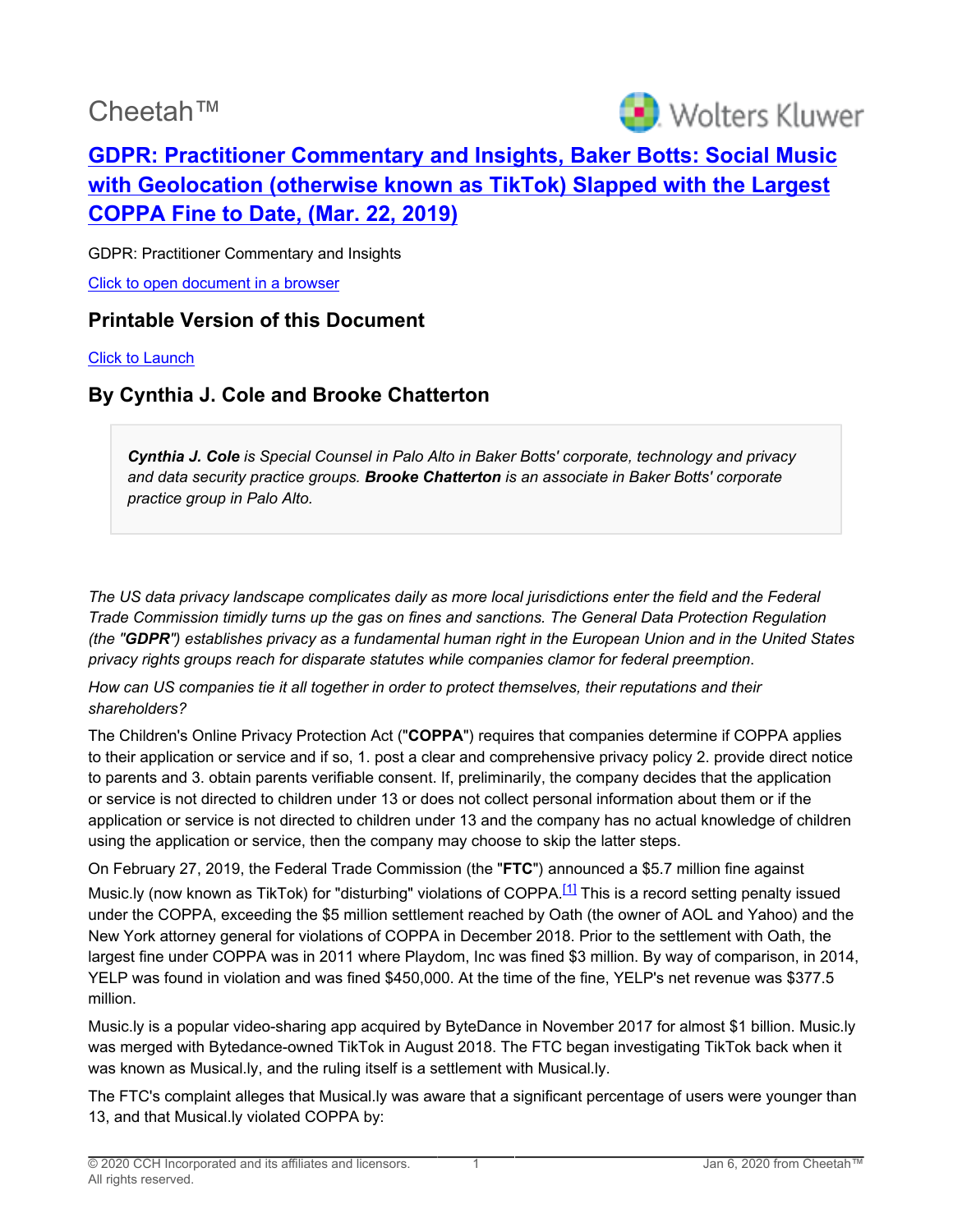- 1. Failing to provide notice on their site of the information they collect online from children, how they use it, and their disclosure practices,
- 2. Failing to provide direct notice to parents,
- 3. Failing to get consent from parents before collecting personal information from children,
- 4. Failing to honor parents' requests to delete personal information collected from kids, and
- <span id="page-1-0"></span>5. Retaining that personal information for longer than reasonably necessary.<sup>[\[2\]](#page-2-1)</sup>

In general, a company can choose to apply COPPA protections only to users under age 13. However, to do so the company cannot collect personal information from any users without first collecting age information. For users under age 13, the company cannot collect personal information until verifiable parental consent has been obtained. Musical.ly did not.

The FTC determined that the failures to comply with COPPA were systemic and egregious. To register for Musical.ly app, a user must provide their email address, phone number, name, username, a profile picture, and a short bio. However, Musical.ly, since its launch in 2014, didn't ask for a user's age during registration. In July 2017, soon before its acquisition by ByteDance, Musical.ly began asking user's ages and prevented under 13 from creating accounts. However, Musical.ly did not revisit the accounts of those who had already registered to verify their age. Additionally, by default, user accounts (including profile bios, usernames, pictures, and videos) were public – even if the account belonged to a child. Even if a user set their account to private, profile pictures and bios remained public, and users could still receive direct messages from the general public. Troublingly, the FTC complaint makes note of public reports of adults trying to contact children via the Musical.ly app. Additionally, until October 2016, the Musical.ly app also allowed users to view other users in a 50-mile radius of their location.

"The operators of Musical.ly—now known as TikTok—knew many children were using the app but they still failed to seek parental consent before collecting names, email addresses, and other personal information from users under the age of 13," said FTC Chairman Joe Simons. "This record penalty should be a reminder to all online services and websites that target children: We take enforcement of COPPA very seriously, and we will not tolerate companies that flagrantly ignore the law. $\frac{13}{2}$ 

<span id="page-1-1"></span>The FTC's fine of Muscial.ly contains several key takeaways for companies.

First, companies must be diligent in understanding the patchwork of state, federal and international data privacy laws as they now face heightened scrutiny in a post-GDPR world – and increased penalties — for noncompliance. Further, GDPR and grassroots privacy organizations are gaining political leverage that is spurring US lawmakers and commissions to act with more targeted and expensive fines.

In the U.S., there has been a shift to more robust state data privacy laws, with recent notable legislation in California, Colorado, Washington, New Jersey and others. Additionally, fines for non-compliance have increased both in the U.S. and abroad. In the last three months, the two largest COPPA fines to date have been handed down. On January 19, 2019, the *Commission Nationale de l'Infomatique et des Libertés* issued a record fine of €50 million against Google for violations of the GDPR. This is the first significant fine issued under the GDPR and only 8 months after its entry into effect.

Second, acquisitive companies must undertake direct and persistent diligence with a robust knowledge of data privacy laws to understand the potential liabilities of their target. Music.ly was acquired by ByteDance in November 2017. The FTC began investigating the company when it was known as Musical.ly, and the ruling itself is a settlement with Musical.ly for violations that occurred before the company was acquired by ByteDance. Data Privacy is not for the faint of heart and companies need to be properly advised as to the risks and the complexities of the overlay of multiple local, state, national and specialty data privacy laws that currently co-exist in the United States.

#### **Footnotes**